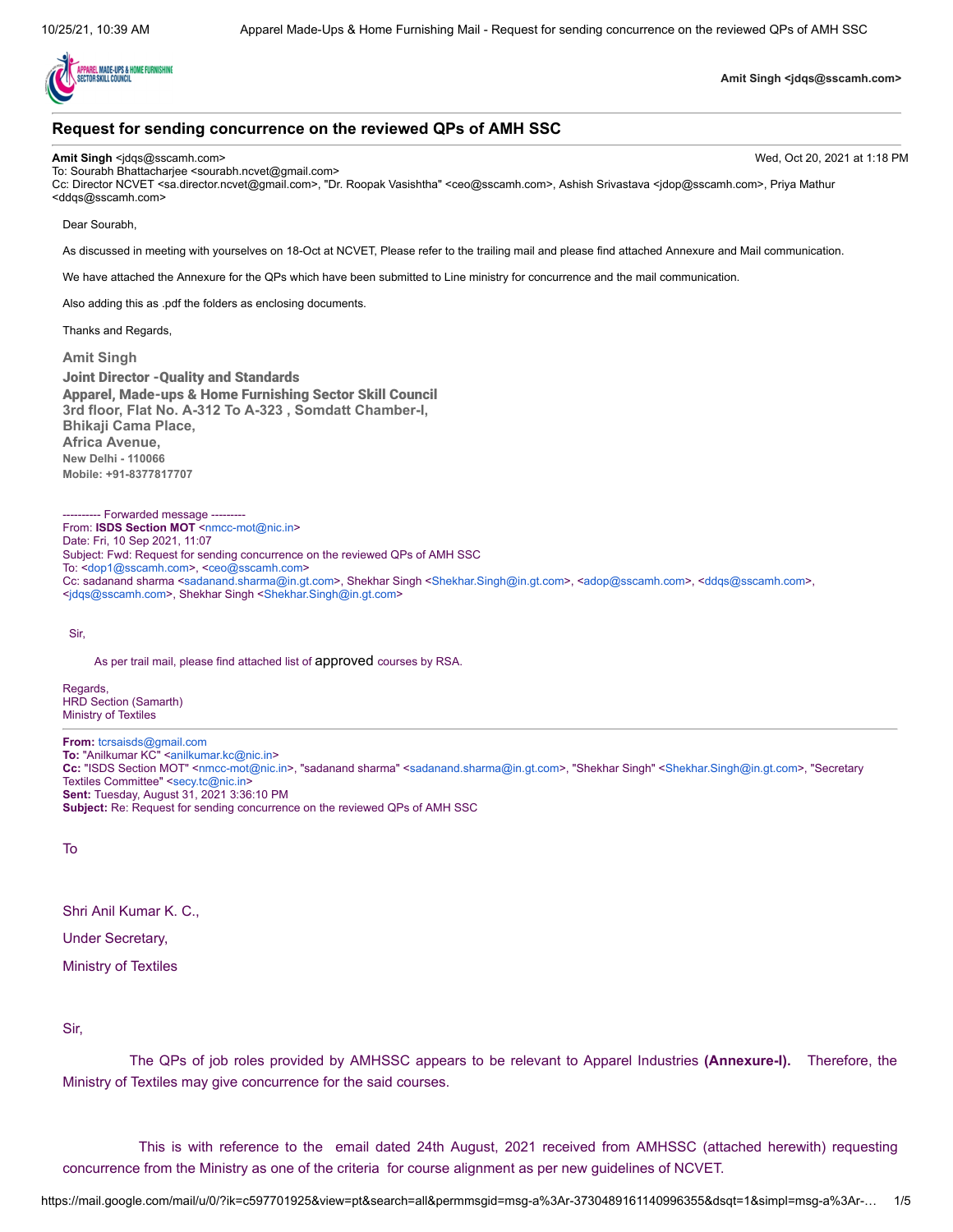With regards,

# (Kartikay Dhanda)

# Director(Laboratories)/RSA

On Fri, Aug 6, 2021 at 2:12 PM ISDS Section MOT <[nmcc-mot@nic.in](mailto:nmcc-mot@nic.in)> wrote: Sir,

The clarification from AMHSSC is attached herewith for your inputs.

Regards, HRD Section (Samarth)

**From:** [dop1@sscamh.com](mailto:dop1@sscamh.com)

To: "ISDS Section MOT" [<nmcc-mot@nic.in](mailto:nmcc-mot@nic.in)> **Cc:** [ceo@sscamh.com](mailto:ceo@sscamh.com), "Anilkumar KC" <[anilkumar.kc@nic.in](mailto:anilkumar.kc@nic.in)>, "sadanand sharma" <[sadanand.sharma@in.gt.com>](mailto:sadanand.sharma@in.gt.com), "Shekhar Singh" [<Shekhar.Singh@in.gt.com](mailto:Shekhar.Singh@in.gt.com)>, [adop@sscamh.com](mailto:adop@sscamh.com), [ddqs@sscamh.com](mailto:ddqs@sscamh.com), [jdqs@sscamh.com](mailto:jdqs@sscamh.com) **Sent:** Friday, August 6, 2021 1:40:29 PM **Subject:** Re: Request for sending concurrence on the reviewed QPs of AMH SSC Dear Sir Please find a reply from our side for your kind reference. Request you to please check and give your concurrence on the same. Regards **Ashish Srivastava** Director – Operations **Apparel, Made-ups & Home Furnishing Sector Skill Council** Flat No. A-312 TO A-323 , Third Floor, Somdatt Chamber-I, Bhikaji Cama Place, Africa Avenue New Delhi-110066 Mobile : +91 7835027705 On Fri, Aug 6, 2021 at 11:21 AM ISDS Section MOT [<nmcc-mot@nic.in>](mailto:nmcc-mot@nic.in) wrote: Sir, The comments/ inputs provided by RSA on each QP is attached herewith for necessary action. Regards, HRD Section Ministry of Textiles **From:** [tcrsaisds@gmail.com](mailto:tcrsaisds@gmail.com) To: "ISDS Section MOT" [<nmcc-mot@nic.in>](mailto:nmcc-mot@nic.in) **Sent:** Wednesday, July 28, 2021 6:35:40 PM **Subject:** Re: Request for sending concurrence on the reviewed QPs of AMH SSC Sir, With reference to trailing mail, RSA team has gone through the QPs provided and the inputs/comments on each QP is attached herewith. Regards, Kartikay Dhanda, Director (Labs/RSA) On Mon, Jul 26, 2021 at 11:44 AM ISDS Section MOT <[nmcc-mot@nic.in>](mailto:nmcc-mot@nic.in) wrote: Sir,

Please provide inputs at the earliest by today 2.00 noon.

Regards, HRD Section, MoT.

From: "Anilkumar KC" <[anilkumar.kc@gov.in](mailto:anilkumar.kc@gov.in)> **To:** "ISDS Section MOT" <[nmcc-mot@nic.in>](mailto:nmcc-mot@nic.in), "Shekhar Singh" <[Shekhar.Singh@IN.GT.COM](mailto:Shekhar.Singh@IN.GT.COM)>, "Sadanand Sharma" [<Sadanand.Sharma@IN.GT.COM](mailto:Sadanand.Sharma@IN.GT.COM)>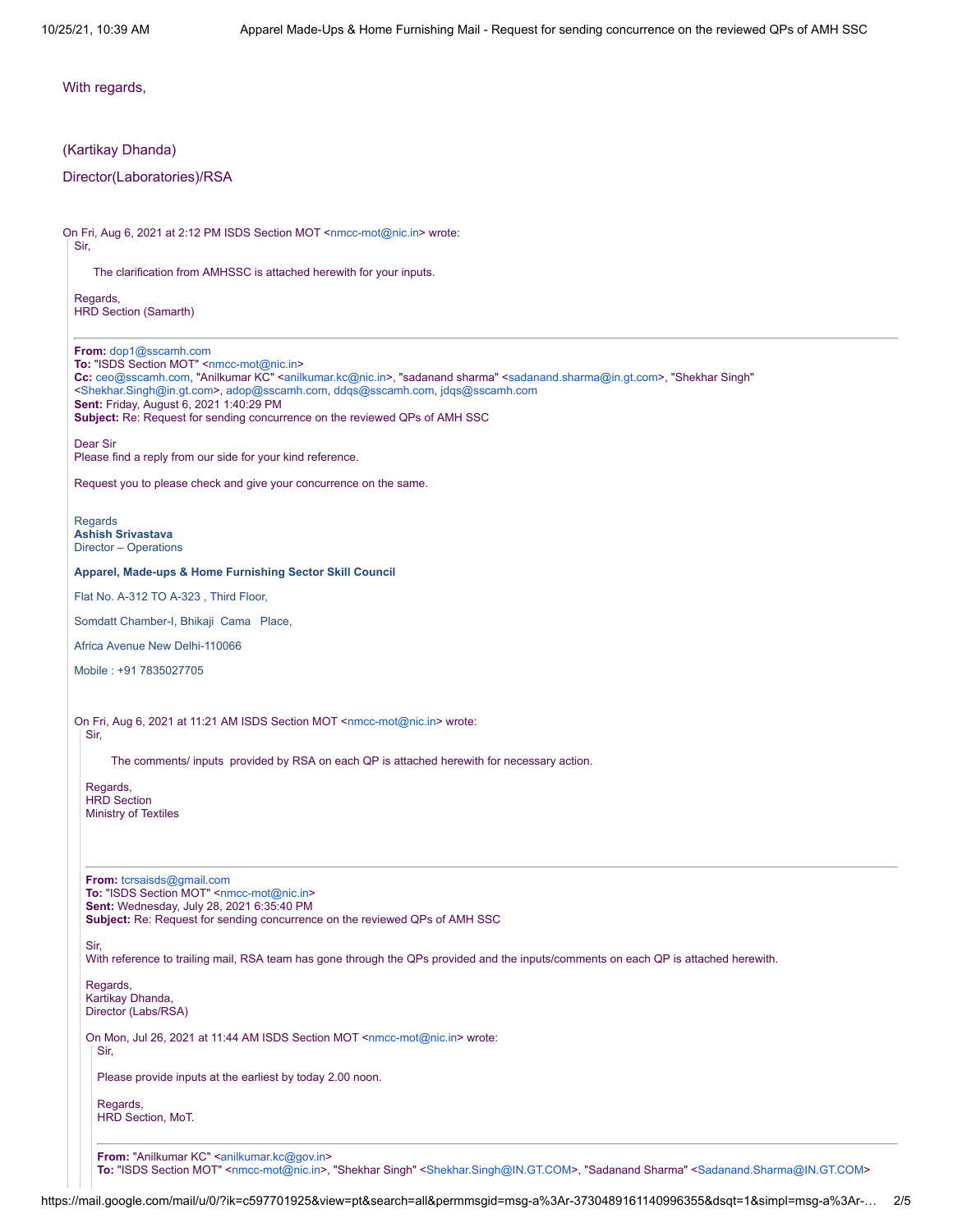**Sent:** Monday, July 26, 2021 11:36:33 AM **Subject:** Fwd: Request for sending concurrence on the reviewed QPs of AMH SSC

For immediate action, pls.

**From: "Nihar Ranjan Dash" <[nihar.dash@gov.in](mailto:nihar.dash@gov.in)> To:** "Anilkumar KC" <[anilkumar.kc@gov.in](mailto:anilkumar.kc@gov.in)> **Sent:** Monday, July 26, 2021 11:23:52 AM **Subject:** Fwd: Request for sending concurrence on the reviewed QPs of AMH SSC

Please examine. If required, we may discuss

**From:** [ceo@sscamh.com](mailto:ceo@sscamh.com) To: "Nihar Ranjan Dash" [<nihar.dash@gov.in](mailto:nihar.dash@gov.in)> **Cc:** [adop@sscamh.com](mailto:adop@sscamh.com), [ddqs@sscamh.com](mailto:ddqs@sscamh.com), [jdqs@sscamh.com](mailto:jdqs@sscamh.com) **Sent:** Wednesday, July 21, 2021 12:57:11 PM **Subject:** Request for sending concurrence on the reviewed QPs of AMH SSC

Dear Sir,

Greetings from Apparel, Made-Ups and Home Furnishing Sector Skill Council.

It was great meeting your good self in the Chamber of the Hon'ble Minister of Textiles Shri Piyush Goyal on 13<sup>th</sup> July, 2021.

As you are aware that the Council was set up by National Skill Development Corporation (NSDC) on the recommendations of Ministry of Textiles and AEPC in Dec, 2021. Since its inception, the Council has developed 45 Qualification Packs.

The QPs are supposed to be reviewed after their expiry date. The process of review has since been completed and as per the advice of NSDC, we have added clauses related to People with Disability (PWD) and Green Jobs in the said QPs and have merged a few QPs, as well to promote multi-tasking, making the total number of QPs to 36. The revised/reviewed Qualification Packs (QPs) are mentioned in the below mentioned link;

<https://we.tl/t-aTPXNd3tfF>

One of the requirements of the National Skills Qualification Committee (NSQC), Ministry of Skill Development and Entrepreneurship, Govt of India is the concurrence of the Line ministry. Being the Line ministry for our Council, the MOT is requested to kindly study the reviewed QPs and send its concurrence to enable us to present them before the NSQC.

# **Regards,**

**Dr. Roopak Vasishtha CEO and Director General Apparel, Made-Ups and Home Furnishing Sector Skill Council A 312-323, 3rd Floor Som Datt Chamber-1 Bhikaji Cama Place New Delhi-110066**

**Landline-+91 11 40160603 Mobile-+91 9810222576**

**Skill India Picture** 

## **DISCLAIMER**

The information in this e-mail is confidential and may be legally privileged. It is intended solely for the addressee. Access to this e-mail by anyone else is unauthorized. If you have received this communication in error, please address with the subject heading "Received in error," send to **[info@sscamh.com](mailto:info@sscamh.com)**, then delete the e-mail and destroy any copies of it. If you are not the intended recipient, any disclosure, copying, distribution or any action taken or omitted to be taken in reliance on it, is prohibited and may be unlawful. Opinions, conclusions and other information in this e-mail and any attachments that do not relate to the official business of the firm are neither given nor endorsed by it.

AMHSSC cannot guarantee that e-mail communications are secure or error-free, as information could be intercepted, corrupted, amended, lost, destroyed, arrive late or incomplete, or contain viruses.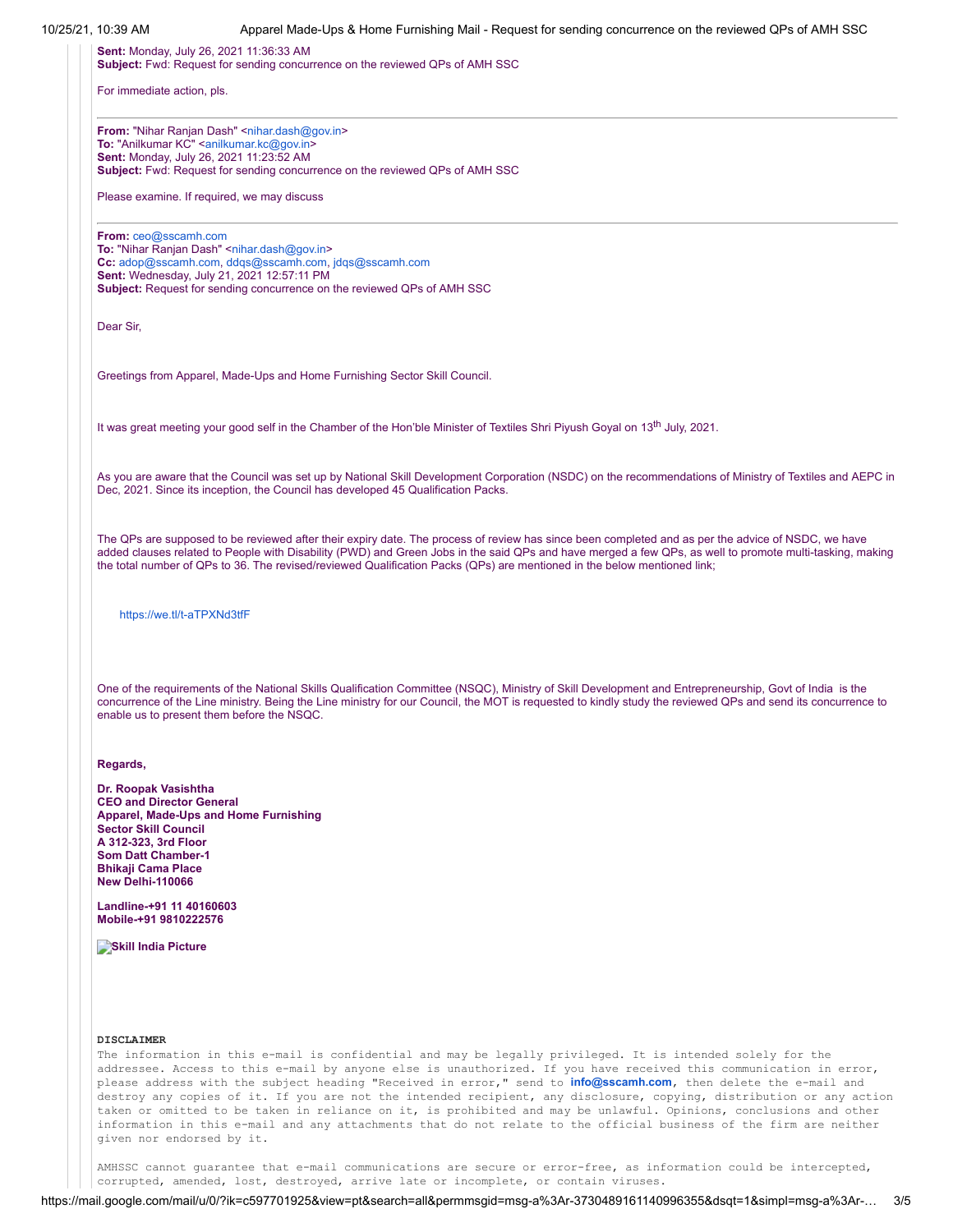#### **DISCLAIMER**

The information in this e-mail is confidential and may be legally privileged. It is intended solely for the addressee. Access to this e-mail by anyone else is unauthorized. If you have received this communication in error, please address with the subject heading "Received in error," send to **[info@sscamh.com](mailto:info@sscamh.com)**, then delete the e-mail and destroy any copies of it. If you are not the intended recipient, any disclosure, copying, distribution or any action taken or omitted to be taken in reliance on it, is prohibited and may be unlawful. Opinions, conclusions and other information in this e-mail and any attachments that do not relate to the official business of the firm are neither given nor endorsed by it.

AMHSSC cannot guarantee that e-mail communications are secure or error-free, as information could be intercepted, corrupted, amended, lost, destroyed, arrive late or incomplete, or contain viruses.



### **DISCLAIMER**

--

The information in this e-mail is confidential and may be legally privileged. It is intended solely for the addressee. Access to this e-mail by anyone else is unauthorized. If you have received this communication in error, please address with the subject heading "Received in error," send to **[info@sscamh.com](mailto:info@sscamh.com)**, then delete the e-mail and destroy any copies of it. If you are not the intended recipient, any disclosure, copying, distribution or any action taken or omitted to be taken in reliance on it, is prohibited and may be unlawful. Opinions, conclusions and other information in this e-mail and any attachments that do not relate to the official business of the firm are neither given nor endorsed by it.

AMHSSC cannot guarantee that e-mail communications are secure or error-free, as information could be intercepted, corrupted, amended, lost, destroyed, arrive late or incomplete, or contain viruses.

## **Thanks and Regards**

**Amit Singh Joint Director -Quality and Standards Apparel, Made-ups & Home Furnishing Sector Skill Council 3rd floor, Flat No. A-312 To A-323 , Somdatt Chamber-I, Bhikaji Cama Place, Africa Avenue, New Delhi - 110066 Mobile: +91-8377817707**

 $N \cdot S \cdot D \cdot C$ Ø National<br>Skill Development **PAREL MADE-UPS & HOME FURNISH Skill India** Transforming the skill landscape

#### **DISCLAIMER**

The information in this e-mail is confidential and may be legally privileged. It is intended solely for the addressee. Access to this e-mail by anyone else is unauthorized. If you have received this communication in error, please address with the subject heading "Received in error," send to **[info@sscamh.com](mailto:info@sscamh.com)**, then delete the e-mail and destroy any copies of it. If you are not the intended recipient, any disclosure, copying, distribution or any action taken or omitted to be taken in reliance on it, is prohibited and may be unlawful. Opinions, conclusions and other information in this e-mail and any attachments that do not relate to the official business of the firm are neither given nor endorsed by it.

AMHSSC cannot guarantee that e-mail communications are secure or error-free, as information could be intercepted, corrupted, amended, lost, destroyed, arrive late or incomplete, or contain viruses.